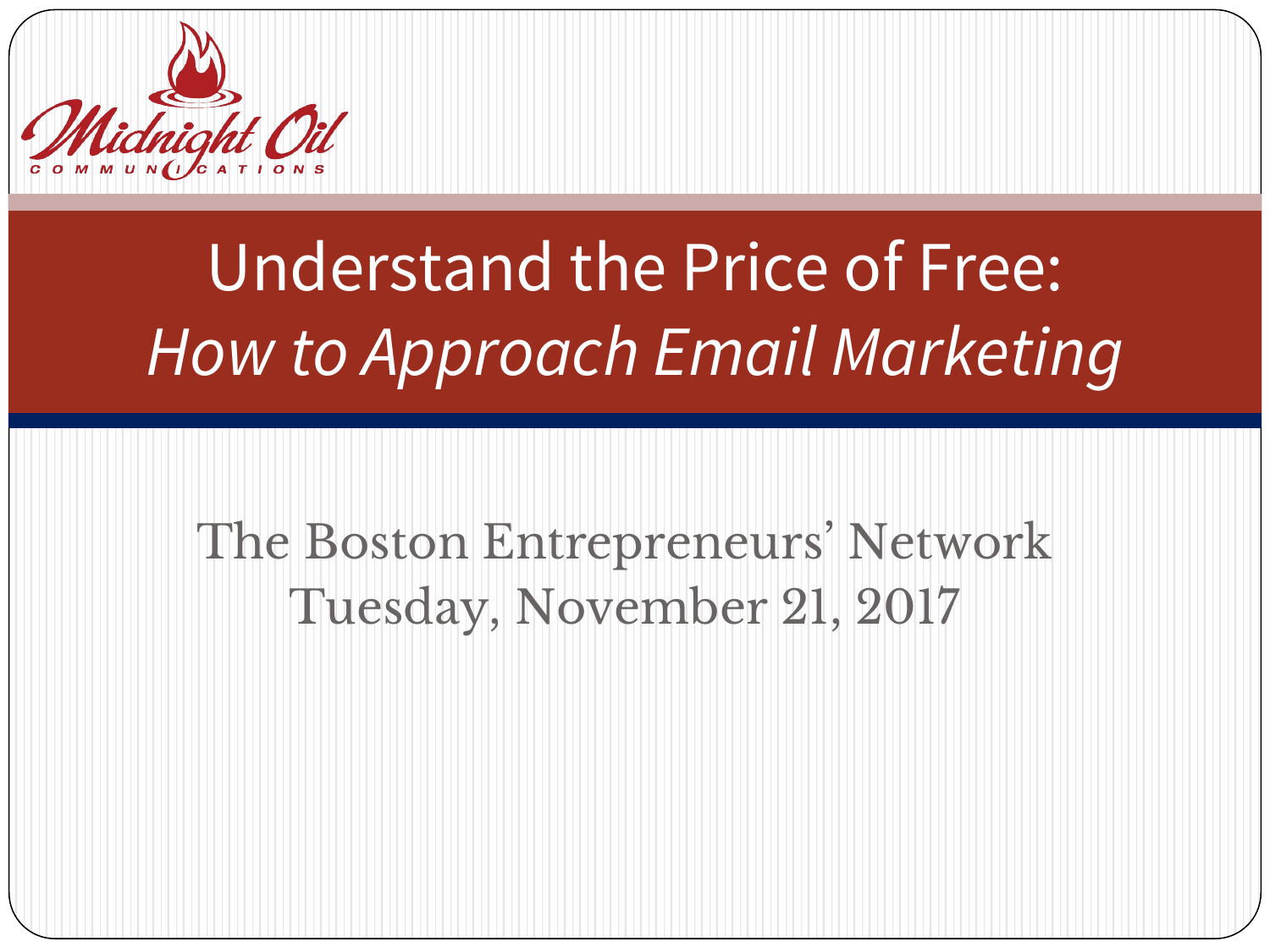

## Kelley Lynn Kassa

#### **Experience Services**

- Start-up, corporate & agency
- Enterprise software, business analytics
- B2B, sports marketing

- Digital marketing
	- SEO, SEM, advertising
- Marketing automation optimization
- Content marketing
	- Strategy, development,

 $\verb|scull|$ er@KelleyLynnK #BostonEneexet&@@met • Sweeps rower & November 2017

Marketing programs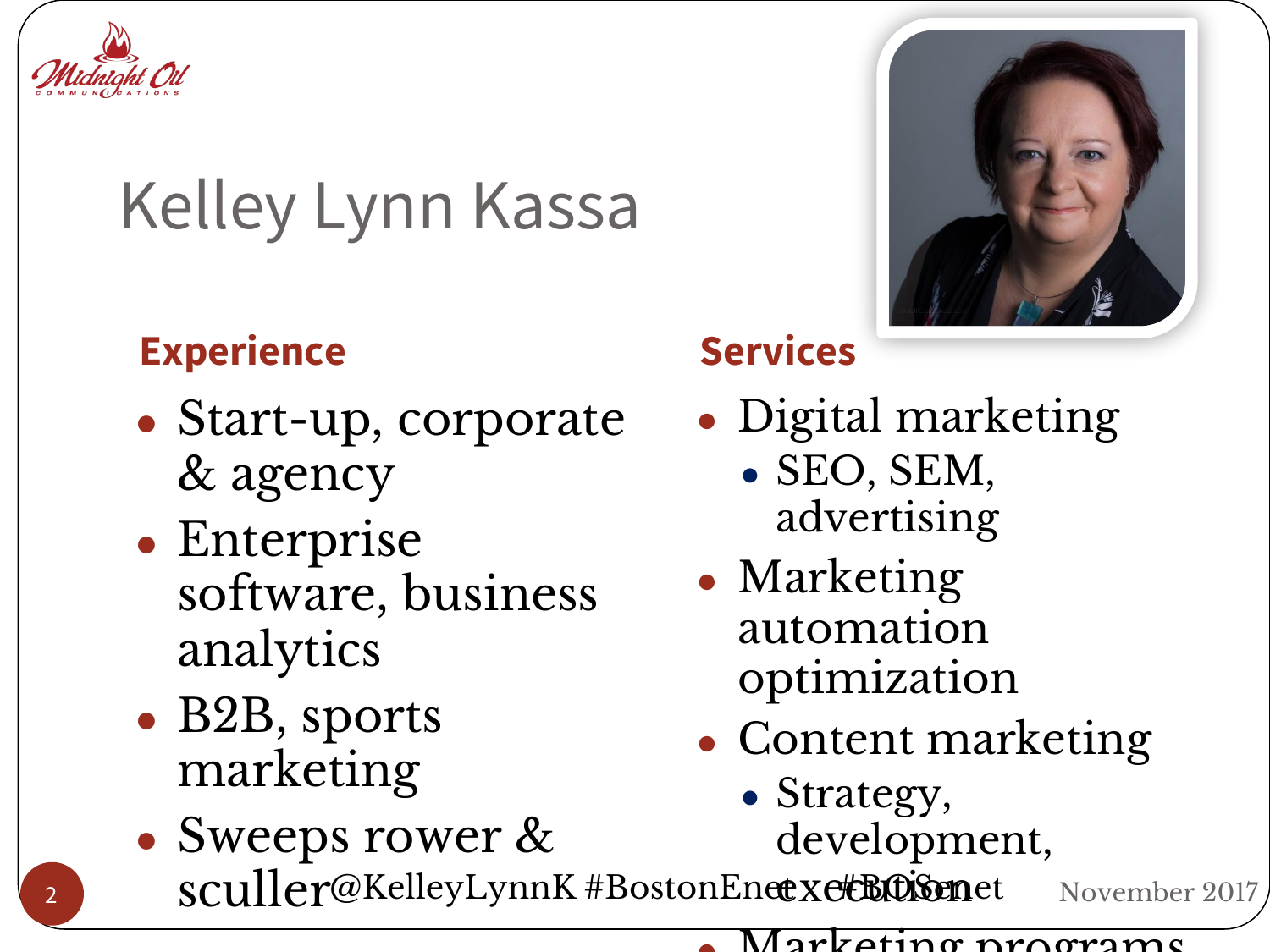

#### Getting Started



@KelleyLynnK #BostonEnet #BOSenet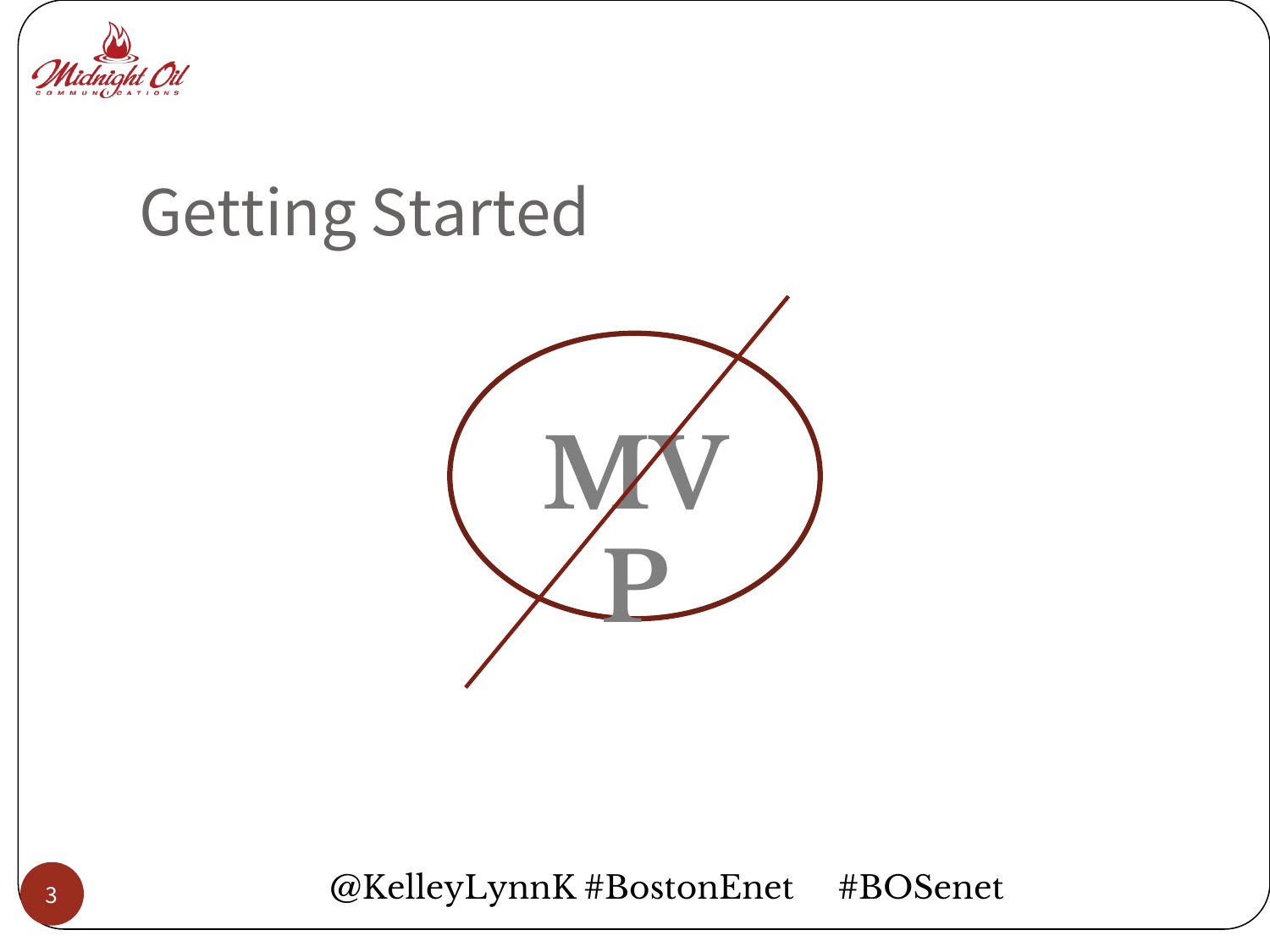

#### Focus on must-haves…





@KelleyLynnK #BostonEnce #BOStonEnet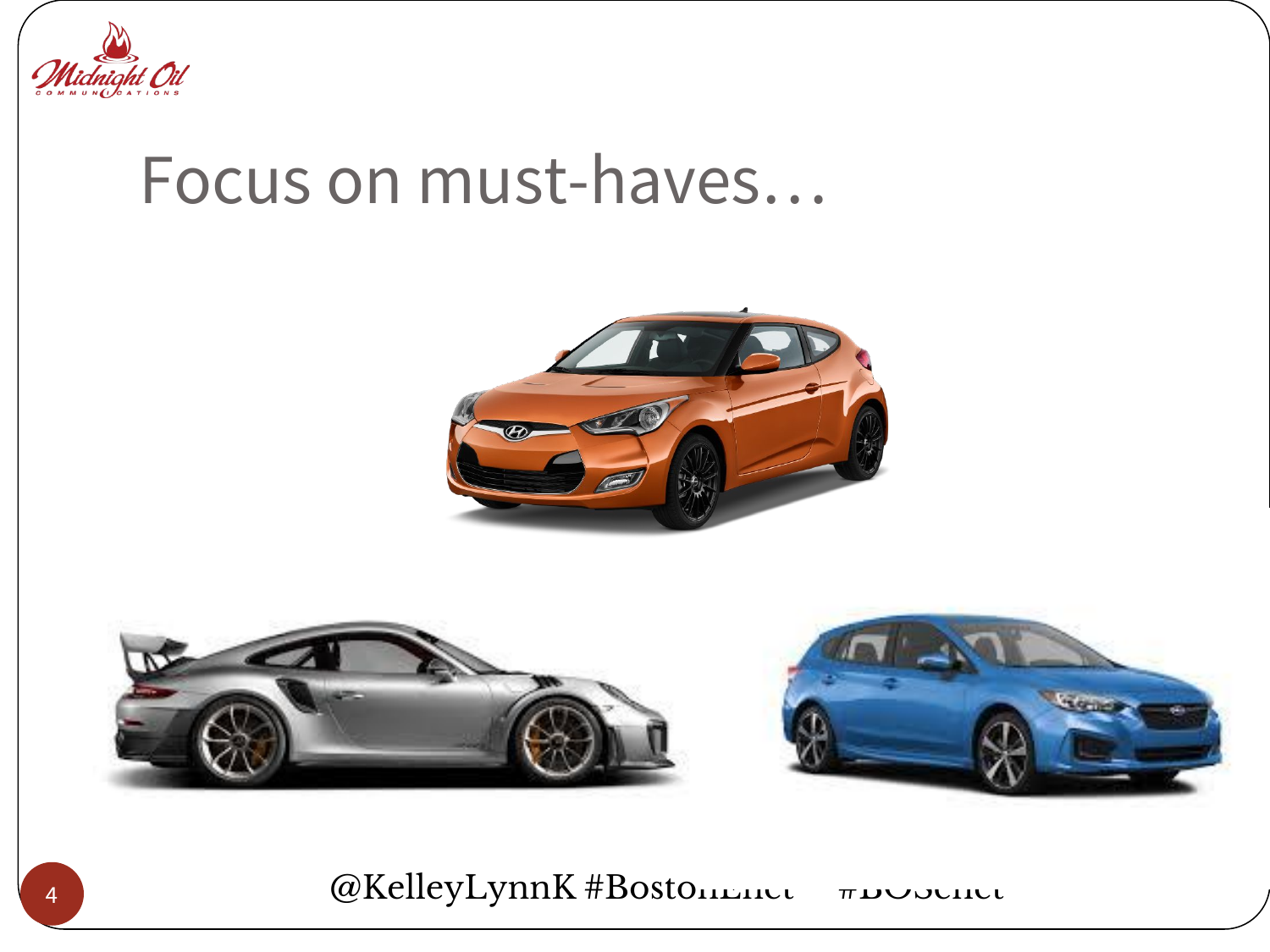

5

### Marketing Automation

- Better for a company with a dedicated sales team
	- Lead nurturing, lead scoring
- Offers multi-channel marketing
- @KelleyLynnK#BostonEAqt t #BOSgenet • Inbound & outbound marketing ● Built-in or **PEAUtorPAtexce**
- Landing pages
- Website visitor tracking
- Dynamic content/personaliz ation
- Complex, expensive, and confusing
- Campaign-specific pages and forms

marketing based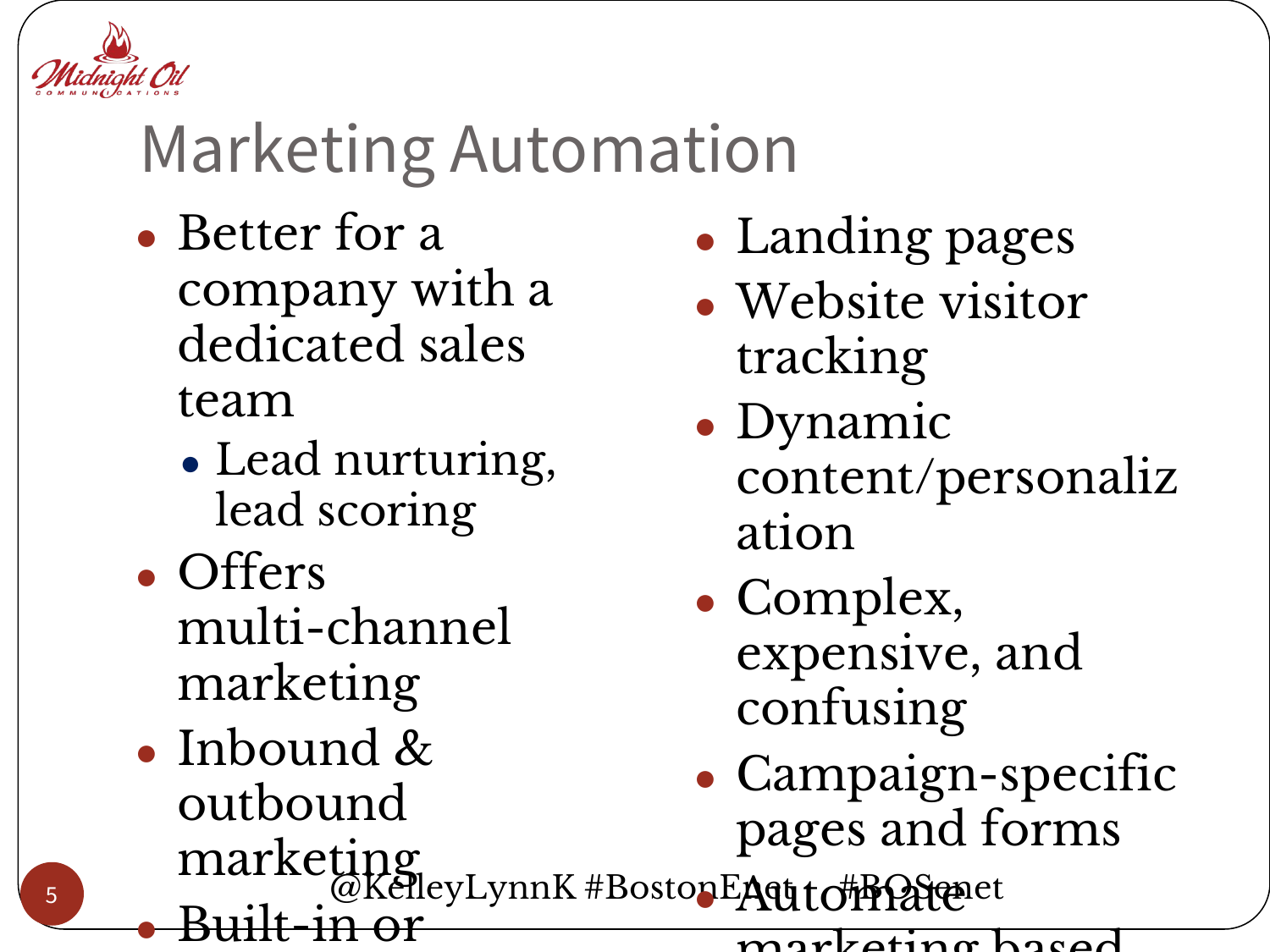

# Email marketing

- Direct sales (buy now!)
- Offers multi-channel marketing
- Mass email blasts
- Track open rates
- Mostly limited to outbound
- Starting point for marketing
- Great for:
	- Newsletters
	- Blog post distribution
	- Special promotions
	- Webinar invitations
	- Timed emails/nurture campaign

autom@ttclpyLynnK#BostonEnet #BOSenet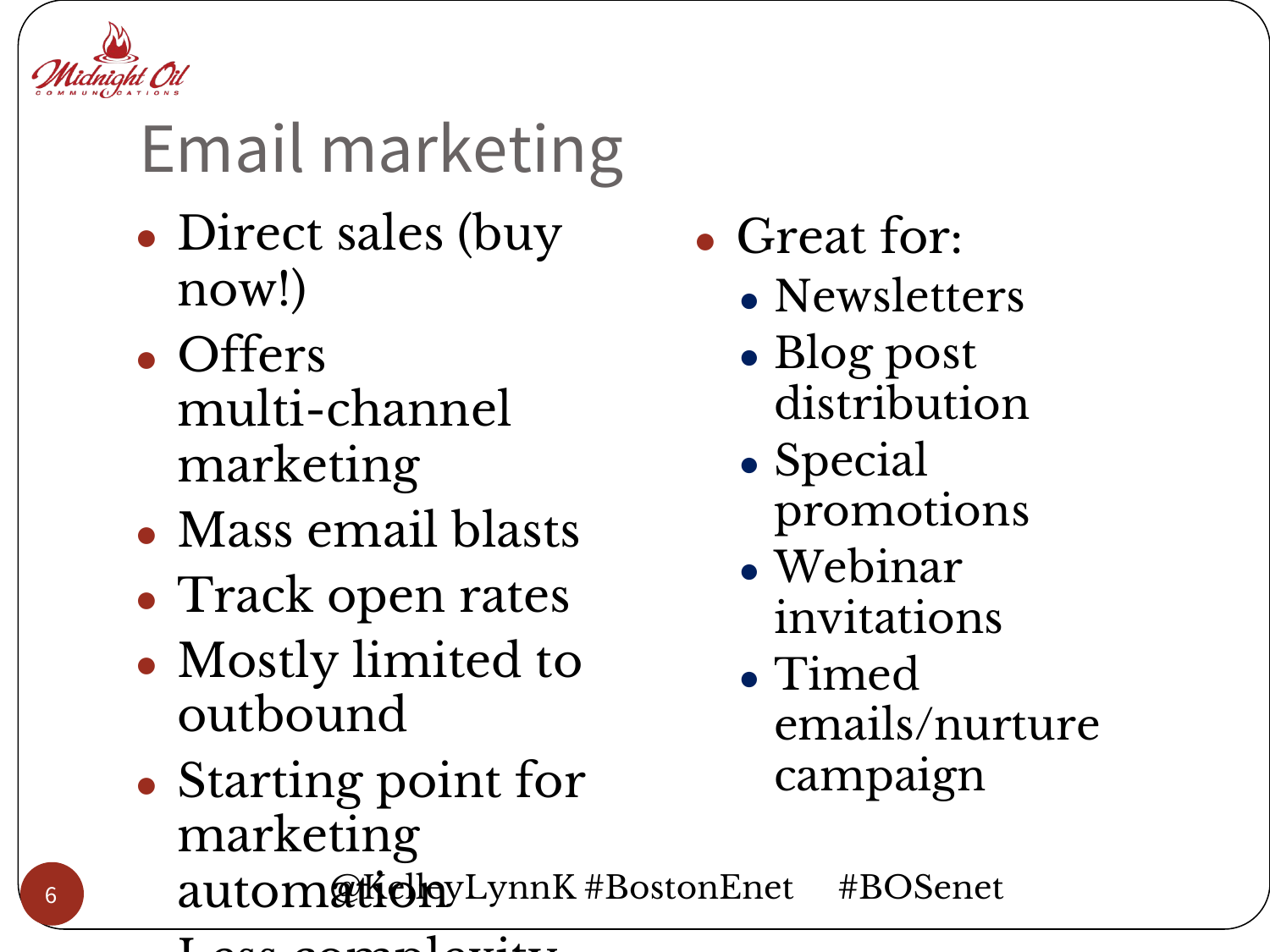

#### Marketing Automation Solutions



@KelleyLynnK #BostonEnet #BOSenet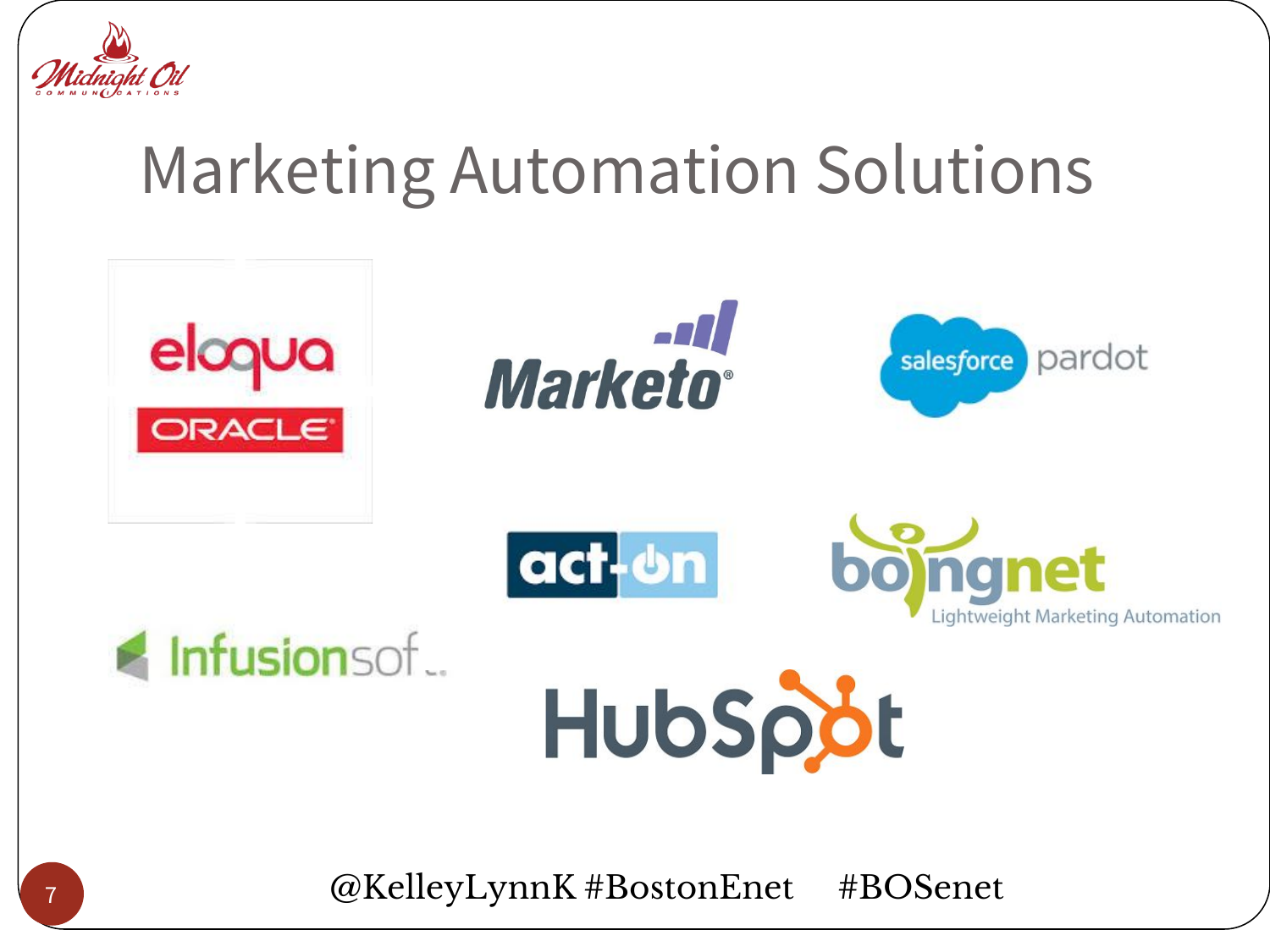

#### Email Solutions











@KelleyLynnK #BostonEnet #BOSenet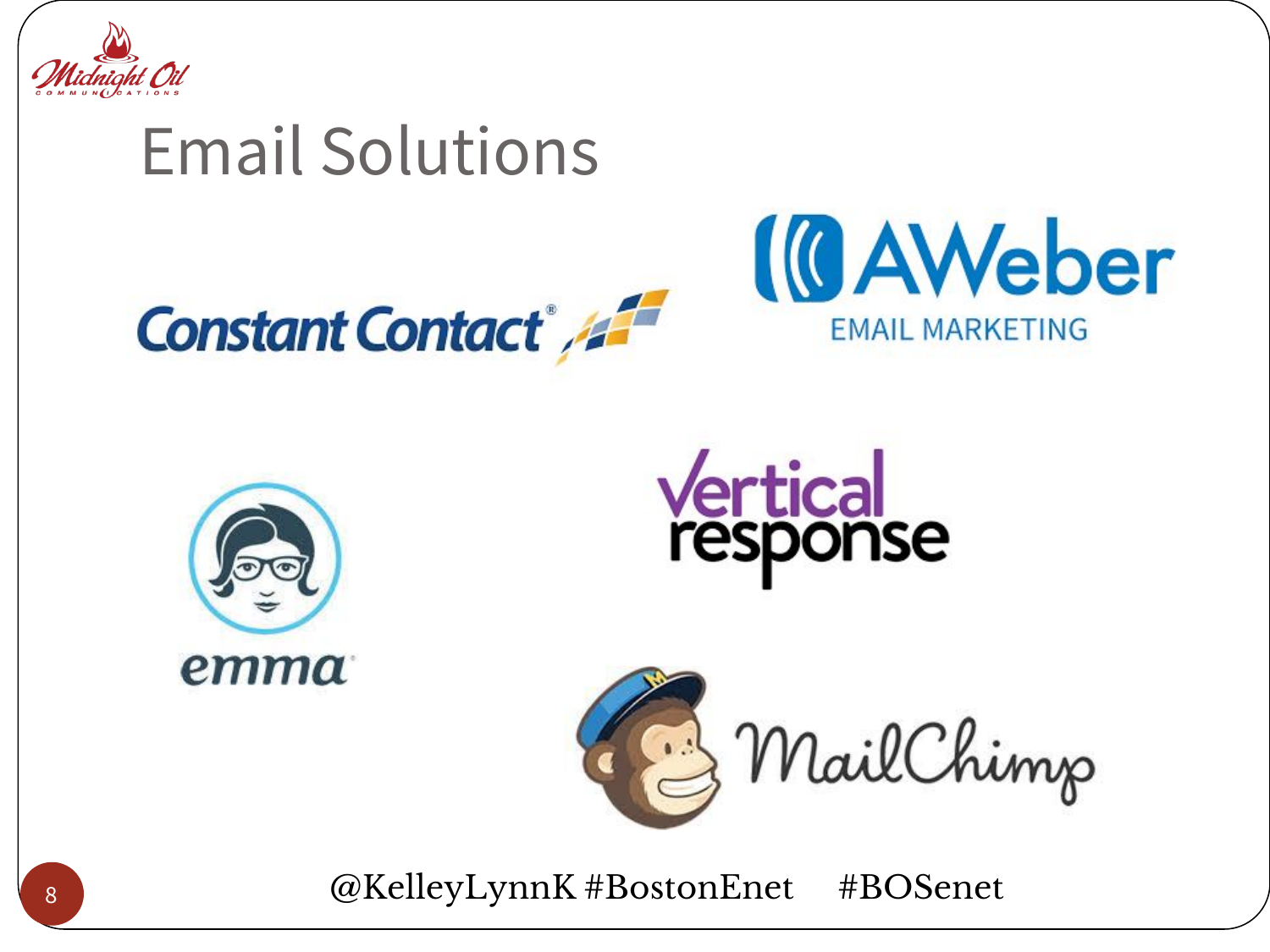

#### Hard learned lessons …

- Your audience WIIFM!
- Your audience's needs vs your needs (think about your forms)
- What info is *really* required?
- Is there an easy route?  $(A/B$  testing can be easy)
- Reuse content what's old to you can be new to others
- Plan for tomorrow's growth

@KelleyLynnK #BostonEnet #BOSenet November 21, 2017